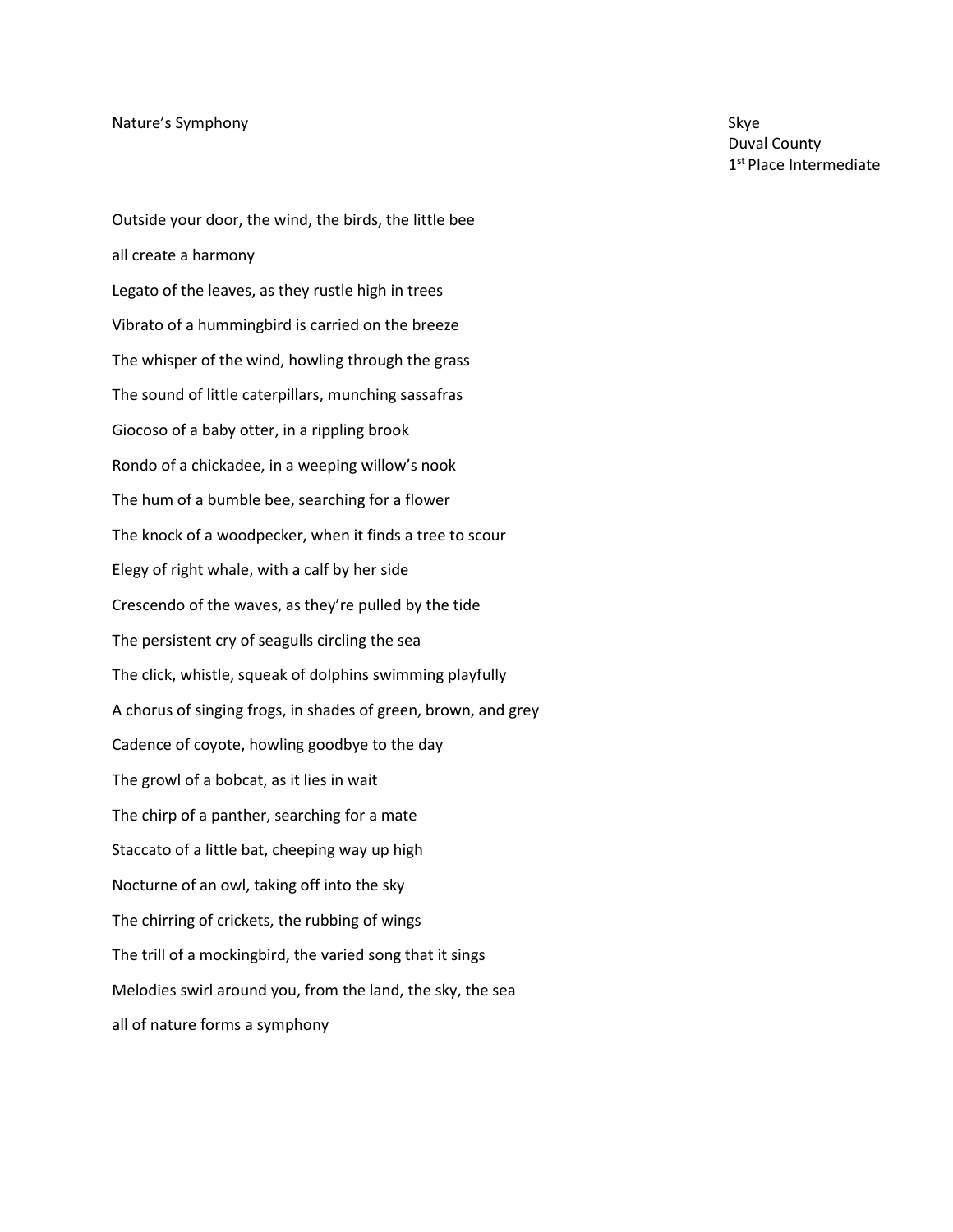A Mother's Devotion

A sunny day, through the brush her prey is walking. Unaware an expert predator is silently stalking.

A branch snaps, giving way the hog's position. The skilled huntress is now on a mission.

Fast as lightning she pounces, hitting the mark. Now the mighty killer and her prize can embark.

Back to her den, where in the hammock await, Three spotted balls of fluff, heedless of their fragile fate.

With bellies full, the young cubs sleep.

But no rest for the weary, back out their mother must creep.

Feeding the family of four is no easy task. She hasn't time to sit in the sun and bask.

The shadows are thick, the forest is a medley. Her tawny shape moves gracefully, elusive and deadly.

Always on the hunt; always patrolling her territory. She cannot allow today to be the end of their story.

The future of our state's only big cat is far from sure, But the Florida panther must endure.

Katherine (Katie) Duval County 2<sup>nd</sup> Place Intermediate